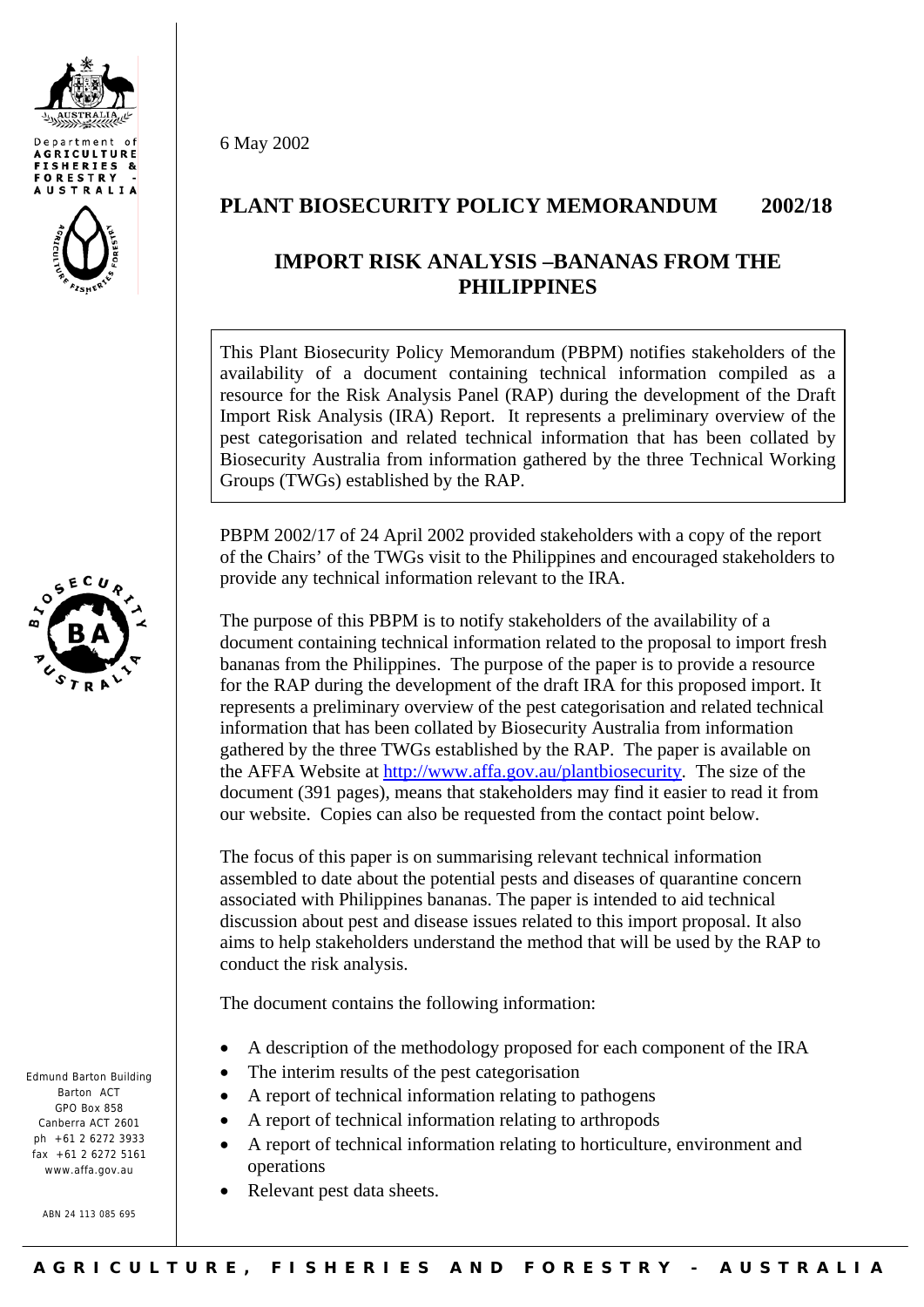Stakeholders should note that the paper is a working document. It is intended only as an interim collation of information. As additional information becomes available, including by way of comments and information received from stakeholders in response to this paper, it will be considered by the RAP in the development of the Draft IRA Report.

Biosecurity Australia will arrange meetings to consult with stakeholders on the technical information paper. Stakeholders are encouraged to use the information contained in this document as a background resource, should they be interested in participating in the workshops. Comments or additional information from stakeholders would be appreciated by 5 June 2002, so that the RAP can take these inputs into account in their work on the Draft IRA Report.

Please note the technical information paper does not cover the assessment of risk or possible risk management measures for quarantine pests or diseases. These will be addressed at the draft IRA stage. The purpose of the Draft IRA Report will be to provide a comprehensive assessment of the quarantine risks associated with Philippine bananas, to assess whether those risks can be addressed by means of quarantine measures, and, if so, propose draft quarantine measures for Philippines bananas for consideration and comment by stakeholders.

Stakeholders wishing to receive regular updates on the progress of this risk analysis or information on how to lodge contributions can join the Biosecurity Australia stakeholder register by contacting:

 Technical and Administrative Services Plant Biosecurity Biosecurity Australia AFFA GPO Box 858 CANBERRA ACT 2601 Tel: (02) 6272 5094 Fax: (02) 6272 3307 Email: plantbiosec@affa.gov.au

Stakeholders are encouraged to make submissions electronically.

## **Confidentiality**

Respondents are advised that, subject to the *Freedom of Information Act 1982* and the *Privacy Act 1988*, all submissions received in response to Plant Biosecurity Policy Memoranda will be publicly available and may be listed or referred to in any papers or reports prepared on the subject matter of the memoranda.

The Commonwealth reserves the right to reveal the identity of a respondent unless a request for anonymity accompanies the submission. Where a request for anonymity does not accompany the submission the respondent will be taken to have consented to the disclosure of his or her identity for the purposes of Information Privacy Principle 11 of the Privacy Act.

The contents of the submission will not be treated as confidential unless they are marked 'confidential' and they are capable of being classified as such in accordance with the Freedom of Information Act.